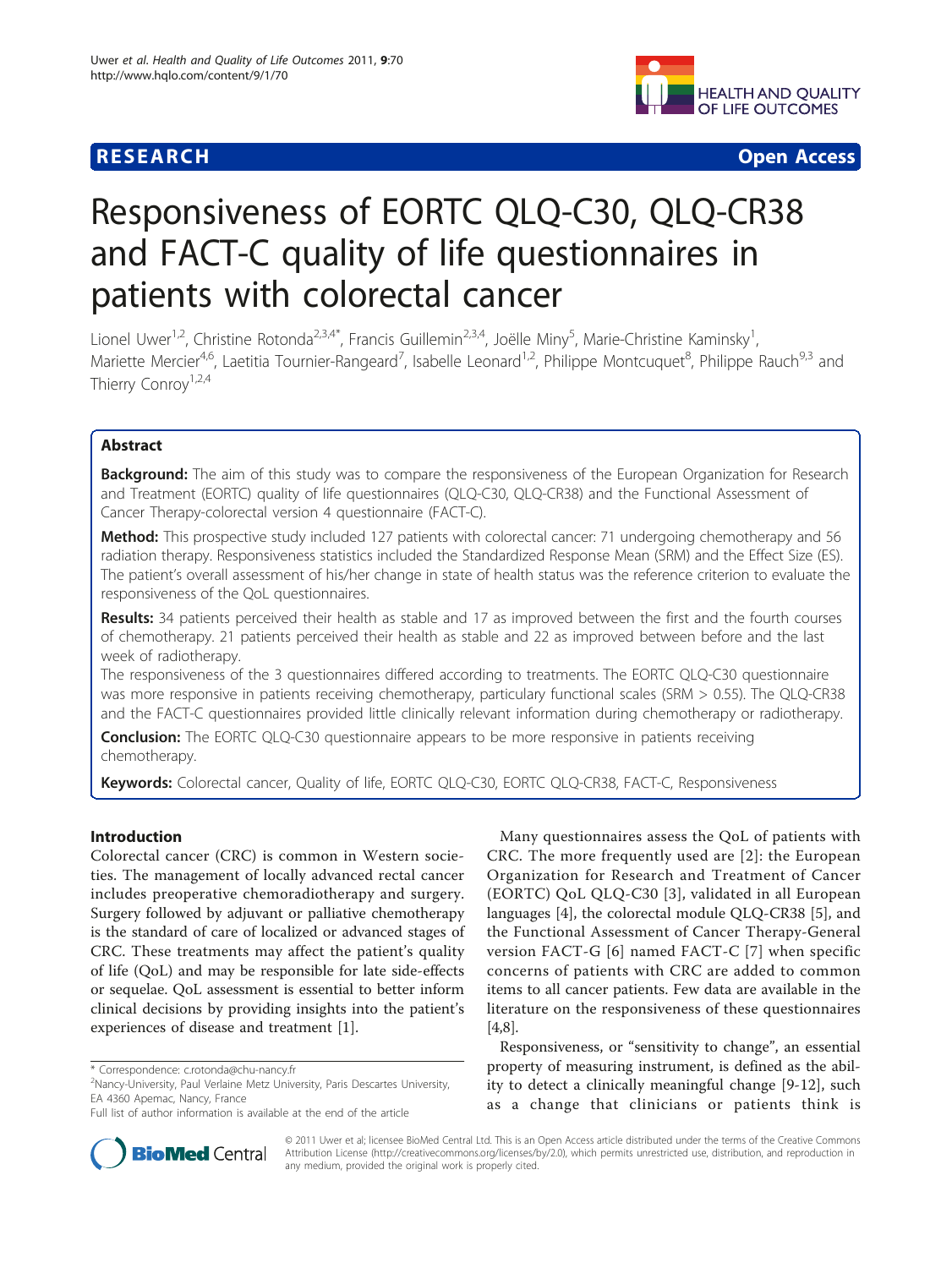discernable and important. Changes may be spontaneous, due to progression of the disease or may be induced by a therapeutic intervention [\[13,](#page-8-0)[14\]](#page-9-0). In a clinical trial, the knowledge of instrument's responsiveness helps in the selection of measures, in setting the correct sample size and assists in prioritising the number of outcomes to be assessed. Responsiveness is the most important property of a questionnaire for use within randomized trials as fewer patients need to be included to demonstrate a significant difference between two treatment options when a more sensitive questionnaire is available [\[1\]](#page-8-0) would be more accurately detected by disease-specific scales, although they have a narrow focus, have generally been reported to be more responsive than generic health status measures [[15\]](#page-9-0). The EORTC QLQ-CR38 or FACT-C may be more relevant for patients with CRC and their physicians, as they are set to more accurately detect specific clinical effects of the disease. Nevertheless, the selection of instrument for use in a cancer trial should depend on the fit between its content and the objectives of the study [[8](#page-8-0)] and the responsiveness of questionnaires may also vary according to the treatments received.

Both instruments (QLQ-C30 followed by QLQ-CR38 and FACT-C) have subscales measuring physical, emotional, functional, and social aspects; the EORTC QLQ-C30 has additional subscales and single items assessing cognitive function, symptoms, and the financial impact of the disease. The QLQ-CR38 is mainly centered on surgery consequences and has some items about radiotherapy side-effects [[16\]](#page-9-0). The EORTC instrument focuses on the QoL consequences of physical limitations and on clinical symptoms; it may be appropriate for use in clinical trials, while FACT-C emphasises rather satisfaction with daily life [[8\]](#page-8-0). In addition, these questionnaires are different in regard to the phrasing of the items: the EORTC instrument uses questions, and the FACT-C uses statements.

This study was therefore designed to compare the responsiveness of the EORTC QLQ-C30, QLQ-CR38 and FACT-C questionnaires, based on the course of QoL during different treatments for CCR.

# Patients and methods

This is a prospective longitudinal study carried out in four French hospitals (Alexis Vautrin Cancer Centre, Nancy and Oscar Lambret Cancer Centre, Lille; Nancy and Besançon university hospitals) between April 2003 and February 2007. The institutional review board had approved the study.

#### Patients

Patients who had histologically proven colorectal adenocarcinoma, an age above 18 years, able to read, speak and write French, no psychological condition that might

potentially hamper compliance with QoL assessment, and life expectancy greater than 3 months were eligible.

Patients were not eligible if participating in another QoL survey, in case of cognitive impairment, or previous or concomitant other cancer. Written informed consent and permission from an ethics committee were obtained.

Two different groups of patients were recruited:

- before starting adjuvant or palliative chemotherapy (all fluoropyrimidine based regimens) (chemotherapy group),

- before starting preoperative radiotherapy for rectal cancer (radiotherapy group): Preoperative radiotherapy delivered 45 grays in 25 fractions (five weeks) with or without concomitant fluoropyrimidine.

#### Measures and data collection procedure

Patients' characteristics and clinical data were collected at baseline. QoL assessment was performed using three questionnaires: the Functional Assessment of Cancer Therapy-Colorectal (FACT-C version 4.0), the EORTC QLQ-C30 version 3.0 and the EORTC QLQ-CR38. The EORTC colorectal questionnaire (QLQ-CR38) was developed to be used in conjunction with the QLQ-C30. The FACT-C combines the FACT-G with a CRC subscale (CCS). The 3 questionnaires FACT-C, QLQ-C30 and QLQ-CR38 were administrated together. The order in which these questionnaires were administrated to patients was randomized by center from a pre-established table of random number to avoid any systematic order.

According to the type of treatment, different timings of QoL measurements were used:

- Patients treated by adjuvant or palliative chemotherapy were asked to complete all questionnaires (EORTC QLQ-C30, EORTC QLQ-CR38 and FACT-C) before the first, the third and the fourth courses of chemotherapy administered at 2 weeks interval.

- Patients treated by preoperative radiotherapy for rectal cancer were asked to fill the three questionnaires before the first fraction and during the last week of radiotherapy.

The developers of the EORTC QLQ-C30 provide information on what a clinically important difference is for this questionnaire. They have suggested that in groups, the mean change scores was about 5 to 10 in the means scores for those who reported a "little" change, about 10 to 20 for those who reported "moderate" change, and more than 20 for those who reported a large change [\[17](#page-9-0)].

The change in health status was assessed between baseline and before the fourth course for patients receiving chemotherapy, and between baseline and the last week of radiotherapy for patients treated with radiation therapy. The patient's overall assessment of his/her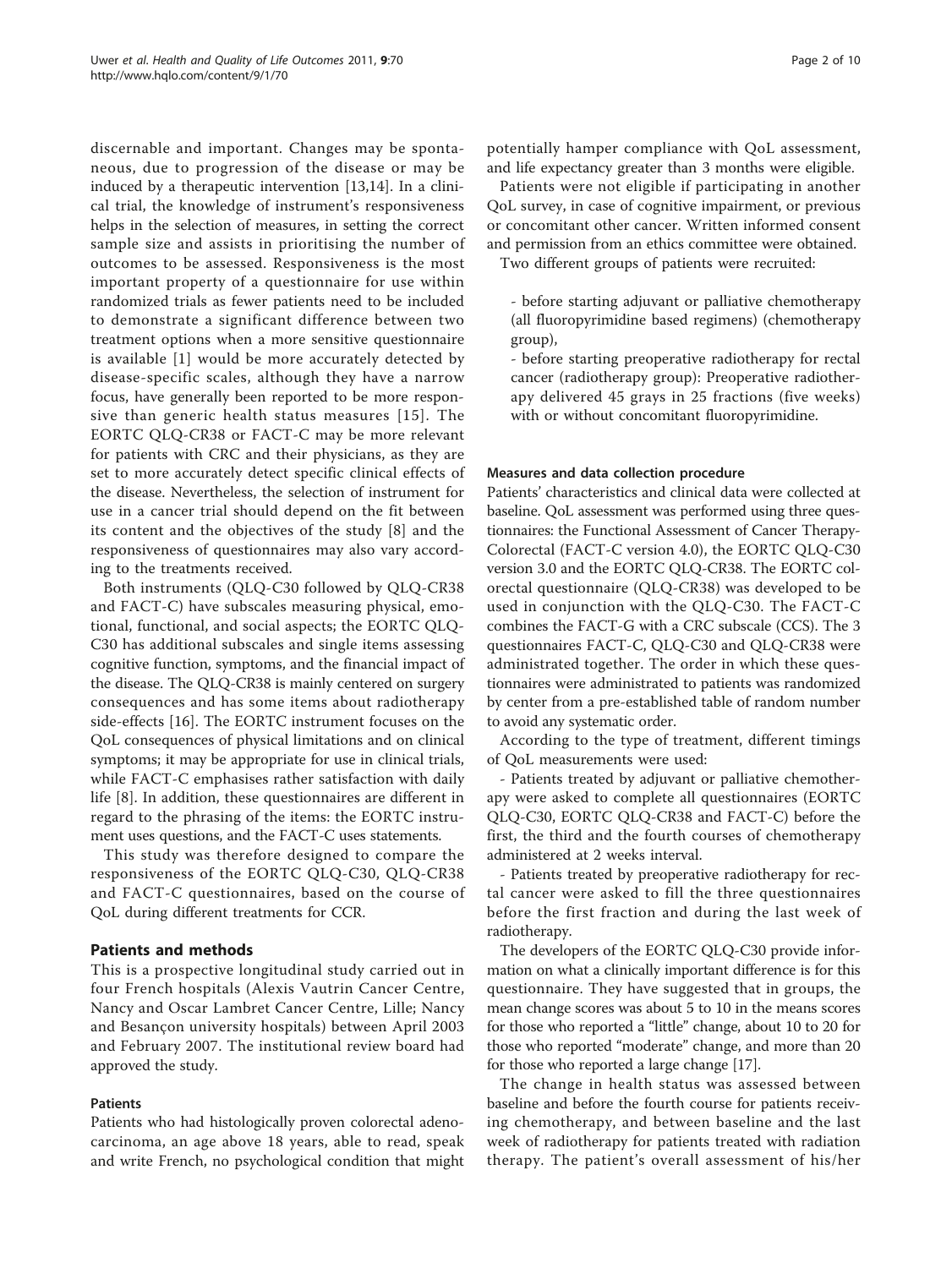change in state of health was the reference criterion to evaluate the responsiveness of the questionnaires. The question was worded: "Compared to the situation before your treatment, how would you evaluate your state of health?" It was recorded according to seven levels of answers: the first 3 answers (much worse, moderately worse and slightly worse) were considered to reflect a clinically significant deterioration, the fourth answer (no change) was considered to reflect stability and the last 3 answers (slightly better, moderately better and much better) were considered to reflect a clinically significant improvement [[18](#page-9-0)].

# Statistical analysis

Statistical analysis was conducted using a pre-specified plan. Completed questionnaires were scored according to the developers' instructions. Transformed FACT-C subscores were determined by converting the original values linearly to a range of 0 (worst QoL) to 100 (best QoL) to facilitate readability of the tables. QoL scores (quantitative variables in each scales) were expressed as mean and standard deviation. The Wilcoxon test was used to test differences between values of the two measurements in each group. Statistical significance for analyses was considered to be at  $p < 0.05$ .

Test-retest reliability was assessed between the third and the fourth courses of chemotherapy at two weeks interval in patients who reported no change in their state of health. To assess reliability, a sample of 30 patients with stable health between the 2 testing times was considered as sufficient because it can be approximated by the standard normal distribution. The Intra-class correlation coefficient (ICC) was computed from a one-way analysis of variance (ANOVA). ICC is the ratio of the variance of interest to the sum of the variance of interest plus error [[19](#page-9-0)]. PROC GLM in SAS 9.0. calculated the between and within subject variation, the ICC and its confidence limits. A value between 0 and 0.2 is usually considered to be poor, between 0.2 and 0.4 fair, between 0.4 and 0.6 moderate, between 0.6 and 0.8 good, and a value greater than 0.8 is usually considered to be excellent [\[20\]](#page-9-0).

Responsiveness statistics included the Standardized Response Mean (SRM) and the Effect Size (ES). It is based on the comparison of signal (mean change in clinically changed patients) to noise (SD of change in stable patients). The SRM is calculated as the mean change in scores between baseline and follow-up divided by the standard deviation (SD) of this change [\[21](#page-9-0)]. The ES is used to interpret differences or changes in health related to quality of life following treatment. It is calculated as the mean change in scores between baseline and follow-up divided by the SD of the baseline score [[12\]](#page-8-0). Effect size of 0.2, 0.5 and 0.8 is typically considered as small, moderate and large changes, respectively [[20](#page-9-0)]. We used the same threshold levels for SRM. Cohen's effect size may be influenced by the degree of homogeneity or heterogeneity in the sample. SRM is sensitive to within-subject variability, while ES is sensitive to between-subjects variability. Indeed, the ES statistics relates change over time to the SD of baseline scores and the SRM compares change to the SD of change. Responsiveness was assessed using data from patients deemed to have improved as recommended [[22](#page-9-0)]. We used a bootstrap methods to estimate 95% confidence intervals for the SRM and ES [[23\]](#page-9-0). For this study, it was estimated that a sample at least 30 patients, based on normal distribution assumption should be used.

Data were analysed using Statistical Analysis System software version 9.0 (Cary, North Carolina, USA, 2004) for Windows.

# Results

# Sociodemographic and clinical data

Between April 2003 and February 2007, 127 patients were enrolled in the study: 71 patients in the chemotherapy group and 56 patients in the radiotherapy group. Sociodemographic characteristics of the study population and medical data are presented in Table [1](#page-3-0). Compliance with the study was excellent and all patients filled all QoL questionnaires.

Between the first and the fourth courses of chemotherapy, 56 (78.9%) patients answered the question on the perceived change in health: five patients perceived their health as worsened, 34 as stable and 17 as improved.

Between the starting and the last week of radiotherapy, 48 (85.7%) patients answered the question on the change in their health: ten patients perceived their health as worsened, 21 as stable and 22 as improved.

# Test-retest reliability

The test-retest reliability of the questionnaires was studied among 34 patients receiving chemotherapy who perceived their health as stable (Table [2](#page-4-0)). The ICC of the QLQ-C30 scales ranged from 0.33 for diarrhoea (ICC = 0.33;  $CI_{95\%} = [-0.003 \text{ to } -0.60])$  or Global QoL/GHS ICC = 0.33; CI<sub>95%</sub> = [-0.01 to 0.59]) to 0.87 (CI<sub>95%</sub> = [0.76 to 0.93]) for physical function. The reproducibility of nausea/vomiting subscale was fair (ICC =  $0.43$ ; CI<sub>95%</sub> = [0.11 to 0.67]). The ICC of QLQ-CR38 questionnaire was good or excellent except for weight loss (ICC = 0.36;  $CI<sub>95%</sub> = [0.02 to 0.63]$ . The reproducibility of all of the FACT-C domains was good with ICC greater than 0.60 except for Social/Family Well-Being (ICC =  $0.51$ ; CI<sub>95%</sub> = [0.23 to 0.73]).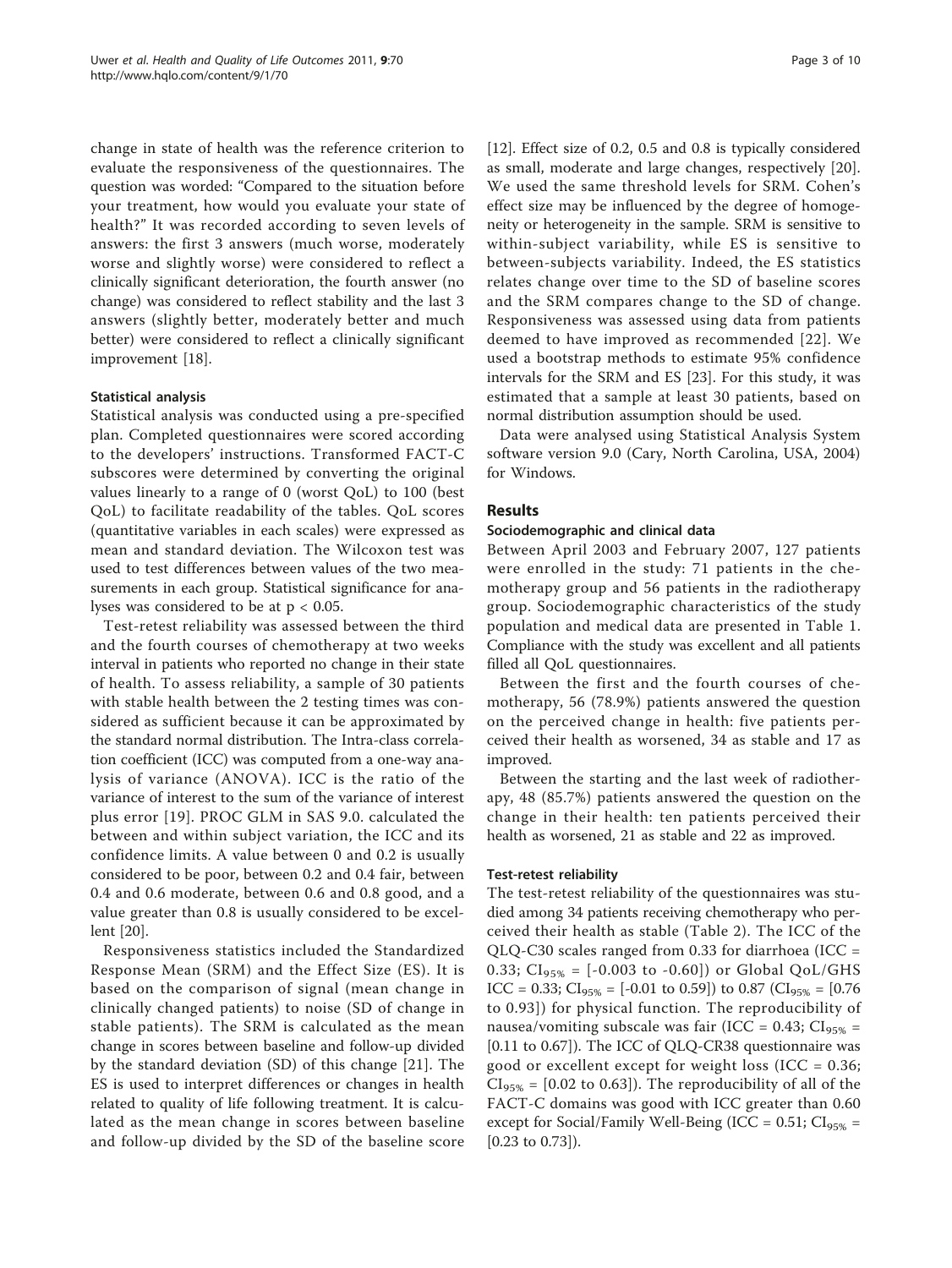|                    | Chemotherapy Group | Radiotherapy Group | p       | <b>Total</b> |
|--------------------|--------------------|--------------------|---------|--------------|
| N                  | 71                 | 56                 |         | 127          |
| Age (years)        | 60                 | 66                 | 0.001   | 64           |
| Median             |                    |                    |         |              |
| Gender (%)         |                    |                    |         |              |
| Men                | 38 (53)            | 43 (77)            | 0.007   | 81 (64)      |
| Women              | 33 (47)            | 13(23)             |         | 46 (36)      |
| Marital status (%) |                    |                    |         |              |
| Single             | 3(4)               | 4(7)               |         | 7(6)         |
| Married            | 53 (69)            | 44 (80)            | 0.52    | 97 (76)      |
| Widower            | 7(6)               | 5(4)               |         | 12(9)        |
| Divorced           | 8(21)              | 3(9)               |         | 11(6)        |
| Localisation (%)   |                    |                    |         |              |
| Colon              | 55 (76)            | 1(2)               | < .0001 | 56 (44)      |
| Rectum             | 16(24)             | 55 (98)            |         | 71 (56)      |
| Disease status (%) |                    |                    |         |              |
| Non metastatic     | 30(42)             | 50 (89)            |         | 80 (63)      |
| Metastatic         | 40 (56)            | 5(9)               | < .0001 | 45 (35)      |
| Unknown            | 1(2)               | 1(2)               |         | 2(2)         |

<span id="page-3-0"></span>Table 1 Sociodemographic and clinical patient characteristics

# Description of the QoL scores and responsiveness of the questionnaires

#### - Chemotherapy group

Because only 5 patients perceived their health as worsened, the responsiveness has been studied only in patients with improvement of their health. Between the first and the fourth courses of chemotherapy, 17 patients perceived their health as improved: 12 patients were slightly better, 3 moderately better and only 2 patients were much better. All patients except two had previous surgery for resection of the primary tumor before chemotherapy. Seven patients received adjuvant chemotherapy and 10 patients were treated for metastatic disease. In these patients with improved health status, no difference in changes of scores between baseline and before the fourth course of chemotherapy has been found between patients with adjuvant treatment versus those treated for metastatic disease (data not shown).

#### Description of scores (Table [3\)](#page-5-0)

Between the first and the fourth courses of chemotherapy, patients reported a "moderate" change for 5 functional scales (difference of scores greater than 10 points) and they reported a large change for the role function scale (difference of scores greater than 20 points). All these scales had a statistically significant ( $p < 0.05$ ) except for the "social function" scale.

Patients also reported a "moderate" change of fatigue, pain, insomnia and appetite loss with a decrease of these symptoms (difference of scores greater than 10 points). But only the "fatigue" domain had a statistically significant ( $\Delta$  = -16.3 (SD = 25.8), p = 0.02).

Considering the QLQ-CR38 scores, a statistically significant difference of the scores was only observed for the future perspective single item and the weight loss scale which showed "very much" change with a difference scores greater than 20 points ( $\Delta_{\text{future perspective}} =$ +22.9 (SD = 31.5),  $p = 0.01$  and  $\Delta_{weight loss} = -22.9$  $(SD = 33.8)$ ,  $p = 0.02$ ).

For the FACT-C scales, the only statistically significant difference of the scores was observed for the Functional Well-Being subscale ( $\Delta$  = +10.0 (SD = 13.2), p = 0.007). Responsiveness (Table [3\)](#page-5-0) The indicators of responsiveness (SRM and ES) have been calculated for patients with improved health. The physical, role, emotional and cognitive function and the fatigue scale of the QLQ-C30 appeared to be responsive with values of the indicators (SRM and ES) greater than 0.5 reflecting moderate ability to detect an effect of chemotherapy treatment. The SRM for the global QoL/GHS score reflected moderate ability to detect treatment effect (SRM = 0.96). The indicators of responsiveness for the future perspective, weight loss and sexual dysfunction in women subscales of the QLQ-CR38 questionnaire reflected moderate ability to detect an effect of chemotherapy on change of clinical state (absolute values of SRM and ES between 0.51 and 0.79).

The changes in clinical state evaluated by the total score of the FACT-C questionnaire were not significant (SRM and ES < 0.20). Only a moderate ability of the Functional Well-Being scale to detect an effect of treatment was observed (SRM and ES between 0.58 and 0.75).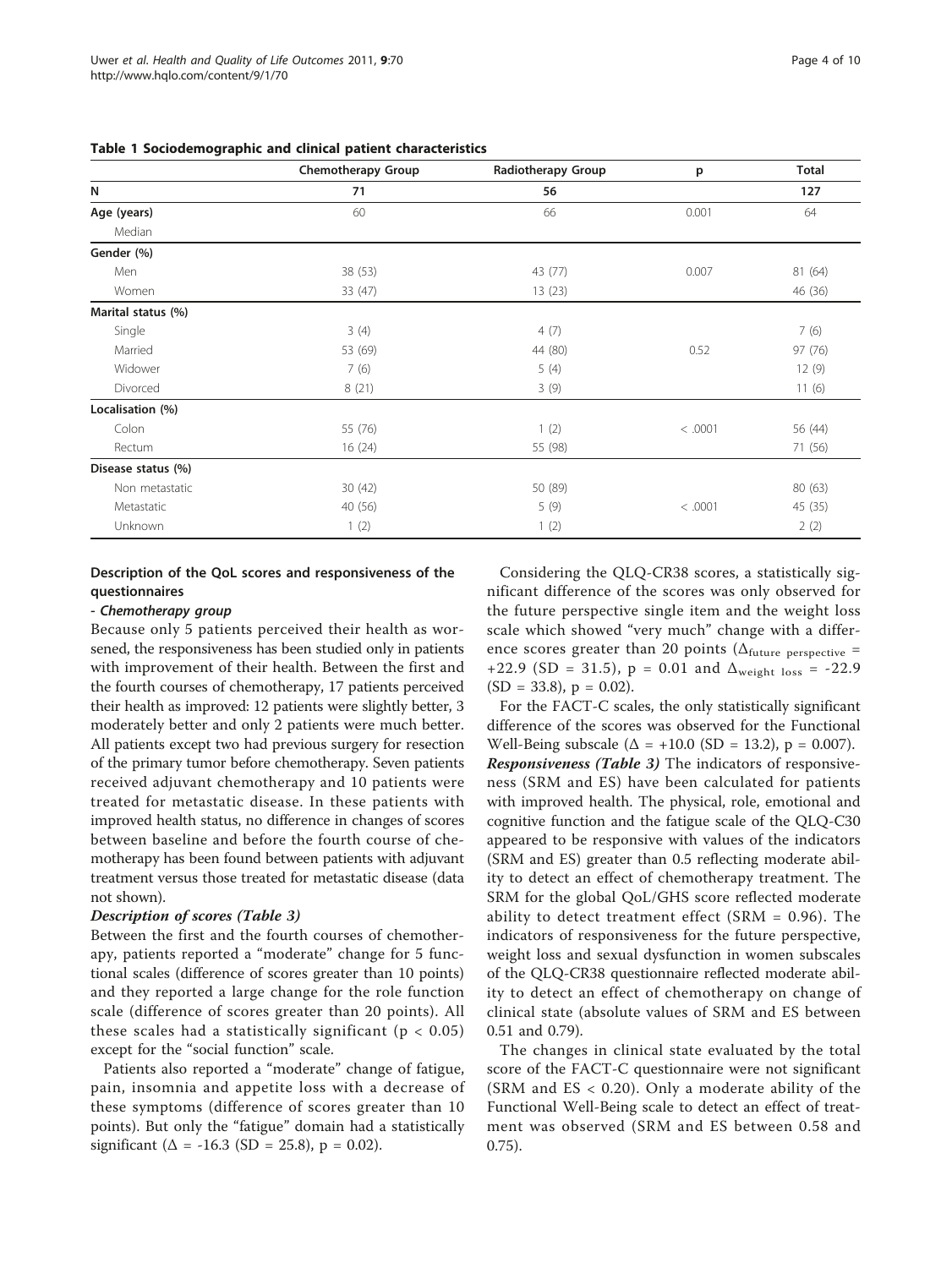<span id="page-4-0"></span>Table 2 Test-retest reliability (ICC) of the QLQ-C30, QLQ-CR38 and FACT-C for patients with stable colorectal cancer undergoing chemotherapy (data obtained between the third and the fourth treatment)

|                                       | n  | ICC <sup>a</sup> | 95% Clb         |
|---------------------------------------|----|------------------|-----------------|
| EORTC QLQ-C30:                        |    |                  |                 |
| <b>Functional scales:</b>             |    |                  |                 |
| Physical function                     | 34 | 0.87             | $0.76 - 0.93$   |
| Role function                         | 33 | 0.80             | $0.64 - 0.90$   |
| Emotional function                    | 34 | 0.73             | $0.52 - 0.85$   |
| Cognitive function                    | 34 | 0.79             | $0.62 - 0.89$   |
| Social function                       | 34 | 0.84             | $0.71 - 0.92$   |
| Global OoL/GHS                        | 34 | 0.33             | $-0.01 - 0.59$  |
| Symptom scales:                       |    |                  |                 |
| Fatigue                               | 34 | 0.82             | $0.67 - 0.90$   |
| Pain                                  | 34 | 0.74             | $0.54 - 0.86$   |
| Nausea and vomiting                   | 34 | 0.43             | $0.11 - 0.67$   |
| Single items $\cdot$ :                |    |                  |                 |
| Dyspnoea                              | 34 | 0.63             | $0.37 - 0.79$   |
| Sleep disturbance                     | 34 | 0.76             | $0.58 - 0.87$   |
| Appetite loss                         | 34 | 0.74             | $0.54 - 0.86$   |
| Diarrhoea                             | 34 | 0.33             | $-0.003 - 0.60$ |
| Constipation                          | 34 | 0.54             | $0.25 - 0.74$   |
| Financial impact                      | 34 | 0.75             | $0.56 - 0.87$   |
| EORTC QLQ-CR38:                       |    |                  |                 |
| <b>Functional scales:</b>             |    |                  |                 |
| Body image                            | 32 | 0.71             | $0.49 - 0.85$   |
| Future perspective                    | 32 | 0.76             | $0.56 - 0.87$   |
| Sexual functioning                    | 31 | 0.82             | $0.66 - 0.91$   |
| Sexual enjoyment                      | 11 | <b>NA</b>        | <b>NA</b>       |
| <b>Symptom scales:</b>                |    |                  |                 |
| Radiation-induced effects micturition | 32 | 0.67             | $0.43 - 0.82$   |
| Chemotherapy side effects             | 32 | 0.70             | $0.47 - 0.84$   |
| General gastrointestinal symptoms     | 32 | 0.65             | $0.39 - 0.81$   |
| Defecation problems                   | 26 | <b>NA</b>        | <b>NA</b>       |
| Stoma-related problems                | 6  | <b>NA</b>        | <b>NA</b>       |
| Sexual dysfunction of men             | 14 | <b>NA</b>        | <b>NA</b>       |
| Sexual dysfunction of women           | 3  | <b>NA</b>        | <b>NA</b>       |
| Weight loss                           | 32 | 0.36             | $0.02 - 0.63$   |
| <b>FACT-C:</b>                        |    |                  |                 |
| Physical Well-Being                   | 34 | 0.76             | $0.57 - 0.87$   |
| Social/Family Well-Being              | 33 | 0.51             | $0.23 - 0.73$   |
| Emotional Well-Being                  | 34 | 0.79             | $0.62 - 0.89$   |
| Functional Well-Being                 | 34 | 0.73             | $0.52 - 0.85$   |
| Colorectal Cancer Specific            | 34 | 0.77             | $0.59 - 0.90$   |
| FACT-C total score                    | 34 | 0.75             | $0.55 - 0.87$   |
| Trial Outcome Index-Colorectal        | 34 | 0.82             | $0.66 - 0.90$   |

<sup>a</sup> Intraclass correlation coefficient; <sup>b</sup> confidence interval; NA: Not Applicable  $(n < 30)$ 

#### - Radiotherapy group

Between before radiotherapy and the last week of treatment, ten patients perceived their health as worsened, 21 as stable and 22 as improved. Among 22 patients with improvement, 16 patients were slightly better, 4 moderately better and only 2 patients were much better. Description of scores (Table [4\)](#page-6-0)

A "small" deterioration of physical ( $\Delta$  = -6.5, SD = 16.4), role ( $\Delta$  = -6.3, SD = 28.1), and social functioning ( $\Delta$  =  $-5.3$ , SD = 22.0) of QLQ-C30 and a "moderate" increase of constipation ( $\Delta$  = +12.1, SD = 24.2) was observed during the last week of radiotherapy as compared to baseline; these differences were statistically significant only for constipation ( $p = 0.03$ )

No statistically significant changes were observed in QLQ-CR38 scales except for radiation-induced effects micturition scale ( $\Delta$  = +19.3 (SD = 21.9), p = 0.0006) and sexual enjoyment scale ( $\Delta$  = -26.7 (SD = 30.6), p = 0.02). Indeed, patients reported a large decrease in sexual enjoyment scores. For the FACT-C scales, no statistically significant differences of the scores including the global score were observed.

Responsiveness (Table [4\)](#page-6-0) The indicators of responsiveness (SRM and ES) have been calculated for patients who perceived their health as improved. The SRM for the global QoL/GHS score was 0.21, reflecting a minimal ability to detect an effect of radiotherapy treatment on clinical change, as well as the pain (SRM = 0.30) and constipation (SRM = 0.50) subscales or items.

Indicators of responsiveness for the various scores of the QLQ-CR38 questionnaire reflected a fair ability to detect a treatment effect on clinical change. Only indicators for radiation-induced effects on micturition and sexual enjoyment (absolute values greater than or equal to 0.71) reflected a good responsiveness.

Analysis of responsiveness in all domains and the global score of the FACT-C questionnaire proved a fair ability to detect a particularly treatment effect. (absolute values of SRM and ES indices between 0.14 and 0.45).

#### **Discussion**

Test-retest reliability and responsiveness are two essential properties of a measuring instrument. To be responsive, a questionnaire should be reproducible [[24](#page-9-0),[25\]](#page-9-0): if an instrument is unreliable, it will be less responsive.

In CRC patients, the reproducibility of the EORTC QLQ-C30 questionnaires is good or excellent except for nausea/vomiting subscale (which can be explained by changes in the symptom intensity and changes in antiemetic treatment) and surprisingly for QoL/GHS questionnaire. The reproducibility of QLQ-CR38 questionnaire was good or excellent. The FACT-C showed a good reproducibility except for the Social/Family Well-Being subscale  $(ICC < 0.60)$ . The responsiveness of each of these 3 questionnaires, according to the patient's assessment of his/her change in their state of health, differs according to treatment types: the EORTC QLQ-C30 questionnaire, compared to the QLQ-CR38 and FACT-C, appears as the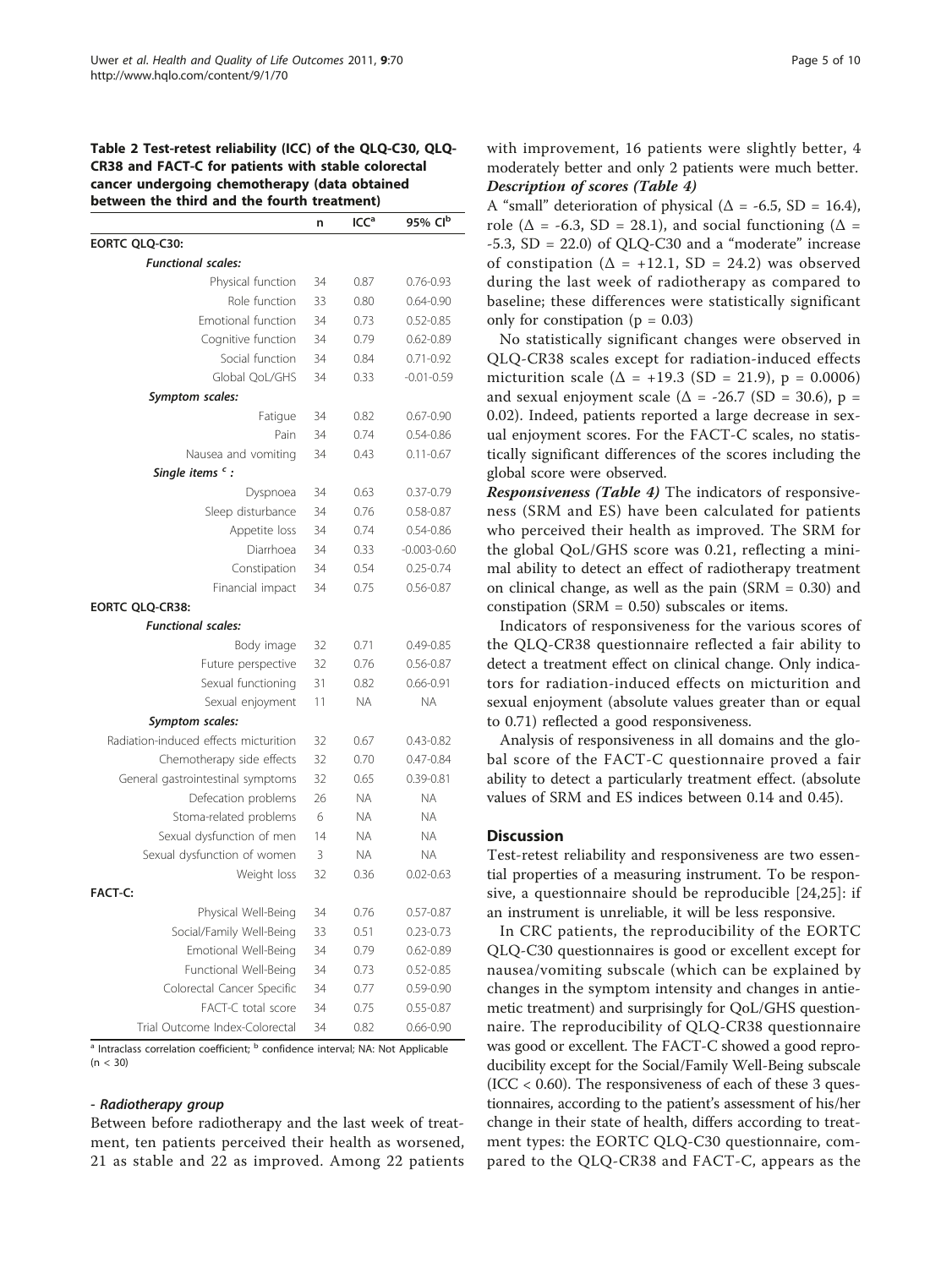| Page 6 of 10 |  |  |
|--------------|--|--|
|--------------|--|--|

|                                       | n              | Score before 1 <sup>st</sup> chemother.Mean (SD <sup>a</sup> ) | <b>Difference</b><br>Mean<br>(SD <sup>a</sup> ) | $P^{\overline{b}}$ | SRM <sup>c</sup> (CI 95%)     | $ESd$ (CI 95%)                |
|---------------------------------------|----------------|----------------------------------------------------------------|-------------------------------------------------|--------------------|-------------------------------|-------------------------------|
| EORTC QLQ-C30:                        |                |                                                                |                                                 |                    |                               |                               |
| Functional scales <sup>e</sup> :      |                |                                                                |                                                 |                    |                               |                               |
| Physical function 16                  |                | 67.8 (30.2)                                                    | $+14.9(22.5)$                                   | 0.02               | $0.64$ $(0.19;1.08)$          | $0.48$ $(0.14;0.86)$          |
| Role function                         | 16             | 55.9 (39.1)                                                    | $+21.9(16.7)$                                   | 0.03               | $0.60$ $(0.08;1.13)$          | $0.56$ $(0.10;1.07)$          |
| Emotional function                    | 17             | 69.6 (16.1)                                                    | $+16.2(16.7)$                                   | 0.003              | 0.84(0.28;1.54)               | 1.00(0.35;1.68)               |
| Cognitive function                    | 17             | 77.5 (20.4)                                                    | $+10.8(16.6)$                                   | 0.02               | $0.64$ $(0.16;1.29)$          | 0.52 (0.14;1.09)              |
| Social function                       | -17            | 62.7(34.1)                                                     | $+13.7(38.3)$                                   | 0.16               | $0.35$ ( $-0.17;0.88$ )       | $0.40$ $(-0.20;0.89)$         |
| Global QoL/GHS                        | - 17           | 54.9 (20)                                                      | $+14.2(14.7)$                                   | 0.001              | $0.96$ $(0.38;1.67)$          | $0.71$ $(-0.23;1.44)$         |
| Symptom scales <sup>f</sup> :         |                |                                                                |                                                 |                    |                               |                               |
| Fatigue                               | 16             | 42.8 (27.9)                                                    | $-16.3(25.8)$                                   | 0.02               | $-0.63$ $(-1.07,-0.19)$       | $-0.58$ $(-1.13,-0.15)$       |
| Pain                                  | 17             | 28.4 (31)                                                      | $-17.6(37.5)$                                   | 0.07               | $-0.47$ ( $-0.90$ ; $-0.09$ ) | $-0.56$ ( $-1.07$ ; $-0.05$ ) |
| Nausea and vomiting                   | 16             | 12.7 (22.5)                                                    | $-6.2$ (21.8)                                   | 0.27               | $-0.28$ $(-0.69;0.28)$        | $-0.27$ $(-0.66;0.25)$        |
| Single items <sup>f</sup> :           |                |                                                                |                                                 |                    |                               |                               |
| Dyspnoea                              | -16            | 21.6 (26.2)                                                    | $-8.3$ (25.8)                                   | 0.22               | $-0.32$ $(-1.05;0.65)$        | $-0.31$ $(-0.89;0.17)$        |
| Sleep disturbance                     | 16             | 45.1 (31)                                                      | $-12.5(38.2)$                                   | 0.21               | $-0.32$ $(-0.86;0.19)$        | $-0.40(-0.98;0.38)$           |
| Appetite loss                         | 16             | 29.4 (30.9)                                                    | $-12.5(26.9)$                                   | 0.08               | $-0.46(-0.93;0.01)$           | $-0.40(-0.87;0.08)$           |
| Diarrhoea                             | 17             | 19.6 (23.7)                                                    | $+3.9(33.1)$                                    | 0.63               | $0.11 (-0.38; 0.64)$          | $0.16 (-0.41;1.17)$           |
| Constipation                          | 17             | 17.6 (29.1)                                                    | $-5.9(27.0)$                                    | 0.38               | $-0.21$ ( $-0.75;0.31$ )      | $-0.20$ ( $-0.67;0.31$ )      |
| Financial impact                      | -17            | 5.9 (17.6)                                                     | $+3.9(11.1)$                                    | 0.16               | 0.35(0.11;0.57)               | 0.22 (-0.05;0.49)             |
| <b>EORTC QLQ-CR38:</b>                |                |                                                                |                                                 |                    |                               |                               |
| Functional scales <sup>e</sup> :      |                |                                                                |                                                 |                    |                               |                               |
| Body image 16                         |                | 81.7 (28)                                                      | $+3.8(14.2)$                                    | 0.30               | $0.27$ ( $-0.33;0.69$ )       | $0.13(-0.13;0.37)$            |
| Future perspective                    | -16            | 45.1 (28.7)                                                    | $+22.9(31.5)$                                   | 0.01               | $0.70$ $(0.27;1.27)$          | 0.79 (0.27;1.38)              |
| Sexual functioning                    | 14             | 20.2 (20.9)                                                    | $+5.9(16.8)$                                    | 0.21               | $0.37$ $(-0.28;0.86)$         | 0.28 (-0.15;0.83)             |
| Sexual enjoyment                      | - 7            | 54.2 (43.4)                                                    | $+9.5(41.8)$                                    | 0.57               | $0.23$ $(-0.56;1.28)$         | 0.21 (-0.73;0.91)             |
| Symptom scales <sup>f</sup> :         |                |                                                                |                                                 |                    |                               |                               |
| Radiation-induced effects micturition | - 16           | 23.5 (15.2)                                                    | $+4.8$ (15.7)                                   | 0.23               | $0.30(-0.23;0.91)$            | $0.32$ (-0.23;0.89)           |
| Chemotherapy side effects             | 16             | 18.6 (19.5)                                                    | $+4.2$ (18.4)                                   | 0.38               | $0.23$ $(-0.30;1.1)$          | $0.21$ $(-0.77;0.92)$         |
| General Gastrointestinal symptoms     | 16             | 23.0 (12)                                                      | $-7.0$ (14.3)                                   | 0.07               | $-0.49$ $(-1.38;0.11)$        | $-0.58$ $(-1.45;0.17)$        |
| Defecation problems                   | 13             | 15.4(11.5)                                                     | $-1.8$ (8.2)                                    | 0.43               | $-0.22$ $(-1.10;0.41)$        | $-0.16(-0.65;0.32)$           |
| Stoma-related problems                | $\overline{4}$ | 31.0 (21.5)                                                    | $-1.2$ (13.7)                                   | 0.87               | $-0.10$ $(-1.15;1.02)$        | $-0.05$ $(-1.96;2.43)$        |
| Sexual dysfunction of men             | 8              | 43.8 (41.7)                                                    | $-2.1(35.0)$                                    | 0.87               | $-0.06$ $(-1.43;0.82)$        | $-0.04(0.84;0.64)$            |
| Sexual dysfunction of women           | $\overline{2}$ | 8.3(11.8)                                                      | $-8.3(11.8)$                                    | 0.50               | $-0.70$ $(-1.44; -0.31)$      | $-0.70$ $(-1.44; -0.31)$      |
| Weight loss                           | 16             | 25.5 (34.4)                                                    | $-22.9(33.8)$                                   | 0.02               | $-0.67$ $(-1.01,-0.35)$       | $-0.66$ $(-1.01,-0.36)$       |
| FACT-C <sup>e</sup> :                 |                |                                                                |                                                 |                    |                               |                               |
| Physical Well-Being 17                |                | 78.0 (15.3)                                                    | $+5.3(15.8)$                                    | 0.18               | $0.34$ $(-0.20;0.85)$         | $0.34$ ( $-0.17;0.87$ )       |
| Social/Family Well-Being              | -17            | 74.3 (21.1)                                                    | $+3.2(18.3)$                                    | 0.48               | 0.17(0.47;0.59)               | $0.15$ (-0.39;0.48)           |
| Emotional Well-Being                  | -17            | 74.3 (19.6)                                                    | $+3.3(13.7)$                                    | 0.34               | $0.24 (-0.32; 0.64)$          | $0.16$ $(-0.16;0.48)$         |
| Functional Well-Being 17              |                | 50.8 (17.1)                                                    | $+10.0(13.2)$                                   | 0.007              | 0.75(0.20;1.27)               | 0.58(0.19;0.93)               |
| Colorectal Cancer Specific 16         |                | 69.6 (10.6)                                                    | $+3.9(12.9)$                                    | 0.25               | $0.30$ $(-0.26;0.88)$         | $0.36$ (-0.27;0.98)           |
| FACT-C total score 17                 |                | 69.5 (8.6)                                                     | $+1.6(9.0)$                                     | 0.49               | $0.19$ ( $-0.36;0.71$ )       | $0.18$ ( $-0.35;0.81$ )       |
| Trial Outcome Index-Colorectal 17     |                | 66.4 (10.6)                                                    | $+4.7(13.0)$                                    | 0.152              | $0.36$ $(-0.20;0.96)$         | $0.44$ $(-0.29;0.99)$         |

<span id="page-5-0"></span>Table 3 Mean scores before the first course of chemotherapy, changes of scores between the first and the fourth courses of responsiveness statistics in patients who perceived improved health ( $n = 17$ )

a Standard Deviation. <sup>b</sup> Wilcoxon test for the difference. <sup>c</sup> Standardized Response Mean. <sup>d</sup> Effect Size.

 $e$  Higher score indicates a higher level of functioning or better quality of life.  $f$  Higher score indicates more symptoms/problems. Bold indicate p values < 0.05.

most appropriate instrument to measure and to detect an effect of chemotherapy on QoL changes. Indicators of responsiveness of the global QoL/GHS score reflect moderate ability (ES) or a good ability (SRM) to detect an

effect of chemotherapy on change of health status. In our study, the QLQ-CR38 and the FACT-C questionnaires provided little clinically relevant information during chemotherapy or radiotherapy. Four of the 12 scores of the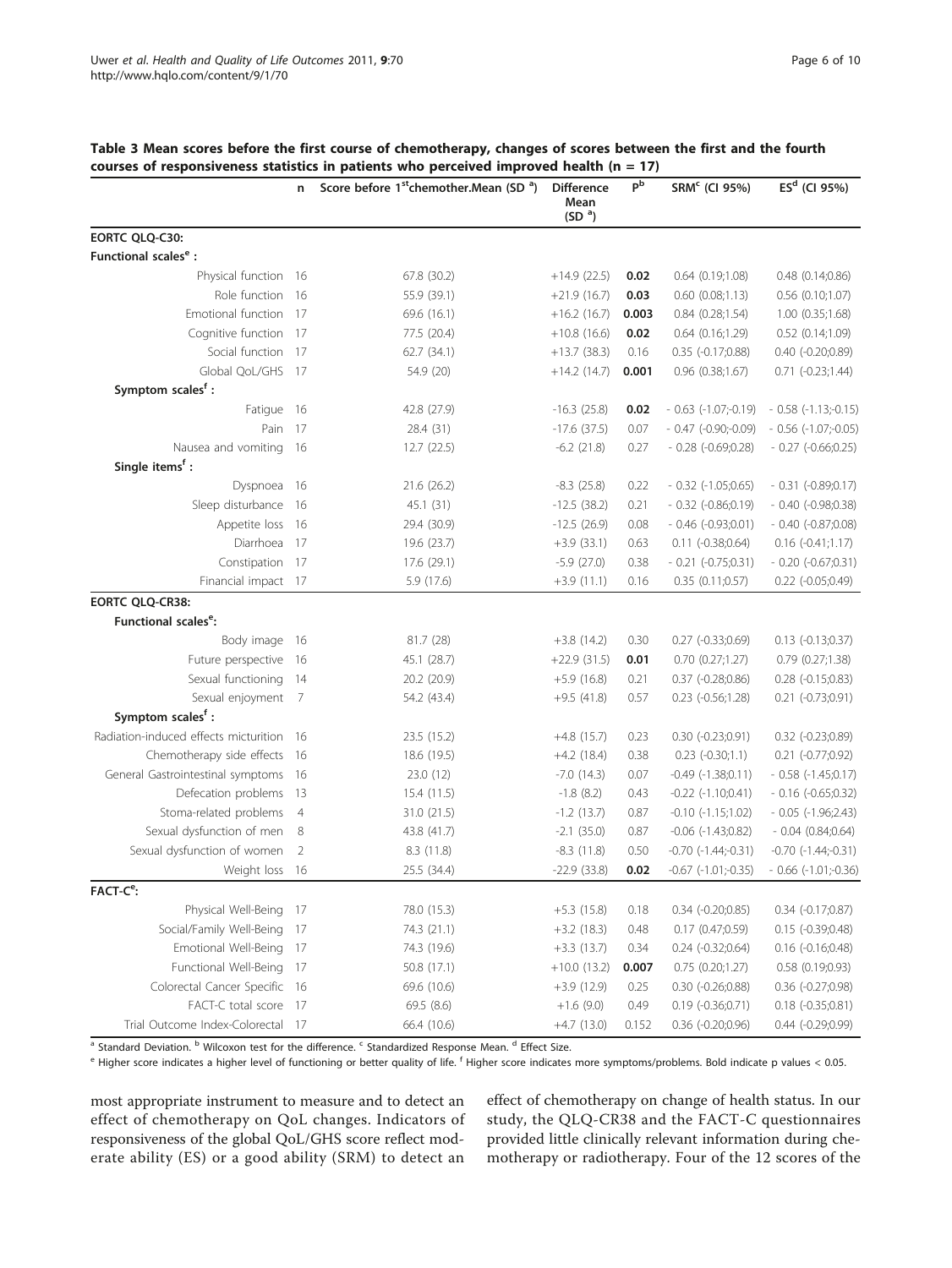<span id="page-6-0"></span>

| Table 4 Mean scores before the radiotherapy, change of scores between before and the last week of radiotherapy and |  |
|--------------------------------------------------------------------------------------------------------------------|--|
| responsiveness statistics in patients who perceived improved health ( $n = 22$ )                                   |  |

|                                          | n              | $\sim$ and construct in panelies who perceived improved nearly (i) $-$ 22)<br>Score before radiotherapy Mean (SD <sup>a</sup> ) Difference Mean (SD <sup>a</sup> ) |                | P <sub>b</sub> | SRM <sup>c</sup> (CI 95%) | $\overline{ES^d}$ (CI 95%)    |
|------------------------------------------|----------------|--------------------------------------------------------------------------------------------------------------------------------------------------------------------|----------------|----------------|---------------------------|-------------------------------|
| EORTC QLQ-C30:                           |                |                                                                                                                                                                    |                |                |                           |                               |
| Functional scales <sup>e</sup> :         |                |                                                                                                                                                                    |                |                |                           |                               |
| Physical function 22                     |                | 83.9 (18.4)                                                                                                                                                        | $-6.5$ (16.4)  | 0.08           | $-0.39$ ( $-0.78;0.02$ )  | $-0.35(-0.85;0.21)$           |
| Role function 21                         |                | 74.6 (27.2)                                                                                                                                                        | $-6.3$ (28.1)  | 0.07           | $-0.22$ $(-0.74;0.22)$    | $-0.23$ $(-0.78;0.21)$        |
| Emotional function 22                    |                | 79.2 (17.8)                                                                                                                                                        | $+3.8(14.2)$   | 0.23           | $0.26$ $(-0.19;0.67)$     | $0.21$ (-0.15;0.57)           |
| Cognitive function 22                    |                | 94.7 (7.9)                                                                                                                                                         | $-4.5(15.6)$   | 0.19           | $-0.29$ $(-0.67;0.17)$    | $-0.57$ (-0.55;0.21)          |
| Social function 22                       |                | 78.8 (24.2)                                                                                                                                                        | $-5.3$ (22.0)  | 0.27           | $-0.24$ $(-0.69;0.21)$    | $-0.21$ $(-0.78;0.16)$        |
| Global QoL/GHS 22                        |                | 54.9 (22.7)                                                                                                                                                        | $+5.7$ (26.4)  | 0.32           | $0.21$ $(-0.32;0.53)$     | $0.25$ $(-0.24;0.75)$         |
| Symptom scales <sup>f</sup> :            |                |                                                                                                                                                                    |                |                |                           |                               |
| Fatigue 22                               |                | 38.9 (25.1)                                                                                                                                                        | $+2.0(28.4)$   | 0.74           | $0.07$ $(-0.37;0.56)$     | 0.08 (-0.37;0.70)             |
| Pain 22                                  |                | 23.5 (23.9)                                                                                                                                                        | $+8.3(27.6)$   | 0.17           | $0.30$ $(-0.16;0.84)$     | $0.34$ $(-0.16;1.04)$         |
| Nausea and vomiting 22                   |                | 2.3(7.8)                                                                                                                                                           | $+3.0(12.2)$   | 0.26           | $0.24 (-0.21; 0.70)$      | $0.38$ $(-0.75;1.33)$         |
| Single items <sup>f</sup> :              |                |                                                                                                                                                                    |                |                |                           |                               |
| Dyspnoea 21                              |                | 11.1(16.1)                                                                                                                                                         | 0.0(14.9)      | 1.00           | $0.0$ ( $-0.52;0.44$ )    | $0.0$ ( $-0.41;0.38$ )        |
| Sleep disturbance 22                     |                | 28.8 (34.6)                                                                                                                                                        | $-7.6$ (35.5)  | 0.33           | $-0.21$ $(-0.62;0.30)$    | $-0.21$ $(-0.64;0.30)$        |
| Appetite loss 21                         |                | 20.6 (28.8)                                                                                                                                                        | $+4.8$ (35.4)  | 0.54           | $0.13$ $(-0.31;0.66)$     | $0.16(-0.32;0.91)$            |
| Diarrhoea 22                             |                | 28.8 (31.4)                                                                                                                                                        | $-1.5(33.3)$   | 0.83           | $-0.04$ $(-0.56;0.39)$    | $-0.04$ $(-0.48;0.56)$        |
| Constipation 22                          |                | 15.2(24.6)                                                                                                                                                         | $+12.1(24.2)$  | 0.03           | $0.50$ $(0.06;0.97)$      | 0.49(0.06;1.20)               |
| Financial impact 21                      |                | 10.6(26.0)                                                                                                                                                         | $+5.7$ (26.4)  | 0.33           | $0.22$ $(0.17;0.31)$      | $0.06$ $(-0.15;0.24)$         |
| EORTC QLQ-CR38:                          |                |                                                                                                                                                                    |                |                |                           |                               |
| Functional scales <sup>e</sup> :         |                |                                                                                                                                                                    |                |                |                           |                               |
| Body image                               | -20            | 90.9 (16.3)                                                                                                                                                        | $-3.3(14.5)$   | 0.32           | $-0.23(-0.7;0.27)$        | $-0.20$ $(-0.81;0.50)$        |
| Future perspective                       | 21             | 56.1 (26.0)                                                                                                                                                        | $+4.8$ (21.8)  | 0.33           | $0.21 (-0.23; 0.72)$      | $0.18 (-0.21; 0.57)$          |
| Sexual functioning                       | 20             | 16.7 (27.9)                                                                                                                                                        | $-5.8$ (21.8)  | 0.24           | $-0.26$ $(-0.76;0.19)$    | $-0.20(-0.54;0.17)$           |
| Sexual enjoyment 10                      |                | 33.3 (49.4)                                                                                                                                                        | $-26.7$ (30.6) | 0.02           | $-0.87$ $(-1.79,-0.45)$   | $-0.53$ ( $-1.03$ ; $-0.15$ ) |
| Symptom scales <sup>f</sup> :            |                |                                                                                                                                                                    |                |                |                           |                               |
| Radiation-induced effects<br>micturition | - 21           | 21.7 (22.6)                                                                                                                                                        | $+19.3(21.9)$  | 0.0006         | $0.88$ $(0.42;1.44)$      | 0.85 (0.36;1.50)              |
| Chemotherapy side<br>effects             | 21             | 15.2 (23.6)                                                                                                                                                        | $+5.3(13.0)$   | 0.08           | $0.40$ $(-0.11;0.89)$     | 0.22 (-0.15;0.55)             |
| General Gastrointestinal<br>symptoms     | 21             | 26.7 (14.9)                                                                                                                                                        | $-0.4(11.9)$   | 0.88           | $-0.03$ $(-0.50;0.46)$    | $0.02$ ( $-0.38;0.36$ )       |
| Defecation problems                      | -19            | 37.6 (21.6)                                                                                                                                                        | $-1.5(14.8)$   | 0.66           | $-0.10(-0.59;0.41)$       | $-0.07$ $(-0.42;0.27)$        |
| Stoma-related problems                   | $\overline{1}$ | 9.5(00.0)                                                                                                                                                          | $+23.8$ $(-)$  | $\sim$         |                           |                               |
| Sexual dysfunction of<br>men             | 9              | 35.9 (44.5)                                                                                                                                                        | $+7.4(20.6)$   | 0.31           | $0.35$ $(-0.28;1.09)$     | $0.16$ (-0.09;0.65)           |
| Sexual dysfunction of<br>women           | 2              | 16.7(23.6)                                                                                                                                                         | $+16.7(0.0)$   | 1.00           | $\circ$                   | $0.70$ $(0.65;1.10)$          |
| Weight loss 21                           |                | 28.8 (34.6)                                                                                                                                                        | $+1.6(38.7)$   | 0.85           | $0.04$ $(-0.40;0.55)$     | $0.04$ $(-0.43;0.67)$         |
| FACT-C <sup>e</sup> :                    |                |                                                                                                                                                                    |                |                |                           |                               |
| Physical Well-Being                      | 19             | 81.4 (16.4)                                                                                                                                                        | $-5.0$ (14.3)  | 0.15           | $-0.34(-0.77;0.17)$       | $-0.30(-0.94;0.10)$           |
| Social/Family Well-Being                 | 19             | 71.3 (25.7)                                                                                                                                                        | $-7.4(16.2)$   | 0.06           | $-0.45$ $(-0.96;0.09)$    | $-0.28$ $(-0.63;0.03)$        |
| Emotional Well-Being                     | -19            | 77.5 (17.6)                                                                                                                                                        | 0(12.7)        | 1.00           | $0.0$ ( $-0.78;0.31$ )    | $0.0$ (-0.34;0.37)            |
| Functional Well-Being                    | 18             | 50.1 (20.0)                                                                                                                                                        | $-2.5(17.1)$   | 0.55           | $-0.14(-0.71;0.40)$       | $-0.12$ ( $-0.56;0.35$ )      |
| Colorectal Cancer<br>Specific            | -19            | 67.7 (11.5)                                                                                                                                                        | $-3.2(12.3)$   | 0.27           | $-0.26(-0.64;0.24)$       | $-0.28$ $(-0.80;0.18)$        |
| FACT-C total score                       | - 19           | 69.1 (11.4)                                                                                                                                                        | $-3.0$ $(8.5)$ | 0.14           | $-0.35(-0.96;0.19)$       | $-0.26(-0.64;0.15)$           |
| Trial Outcome Index-<br>Colorectal       | - 19           | 65.7 (13.7)                                                                                                                                                        | $-2.6(10.2)$   | 0.29           | $-0.25(-0.78,0.31)$       | $-0.18$ $(-0.60;0.20)$        |

a Standard Deviation. <sup>b</sup> Wilcoxon test of the change. <sup>c</sup> Standardized Response Mean. <sup>d</sup> Effect Size.

<sup>e</sup> Higher score indicates a higher level of functioning or better quality of life. <sup>f</sup> Higher score indicates more symptoms/problems. Bold indicate p values < 0.05.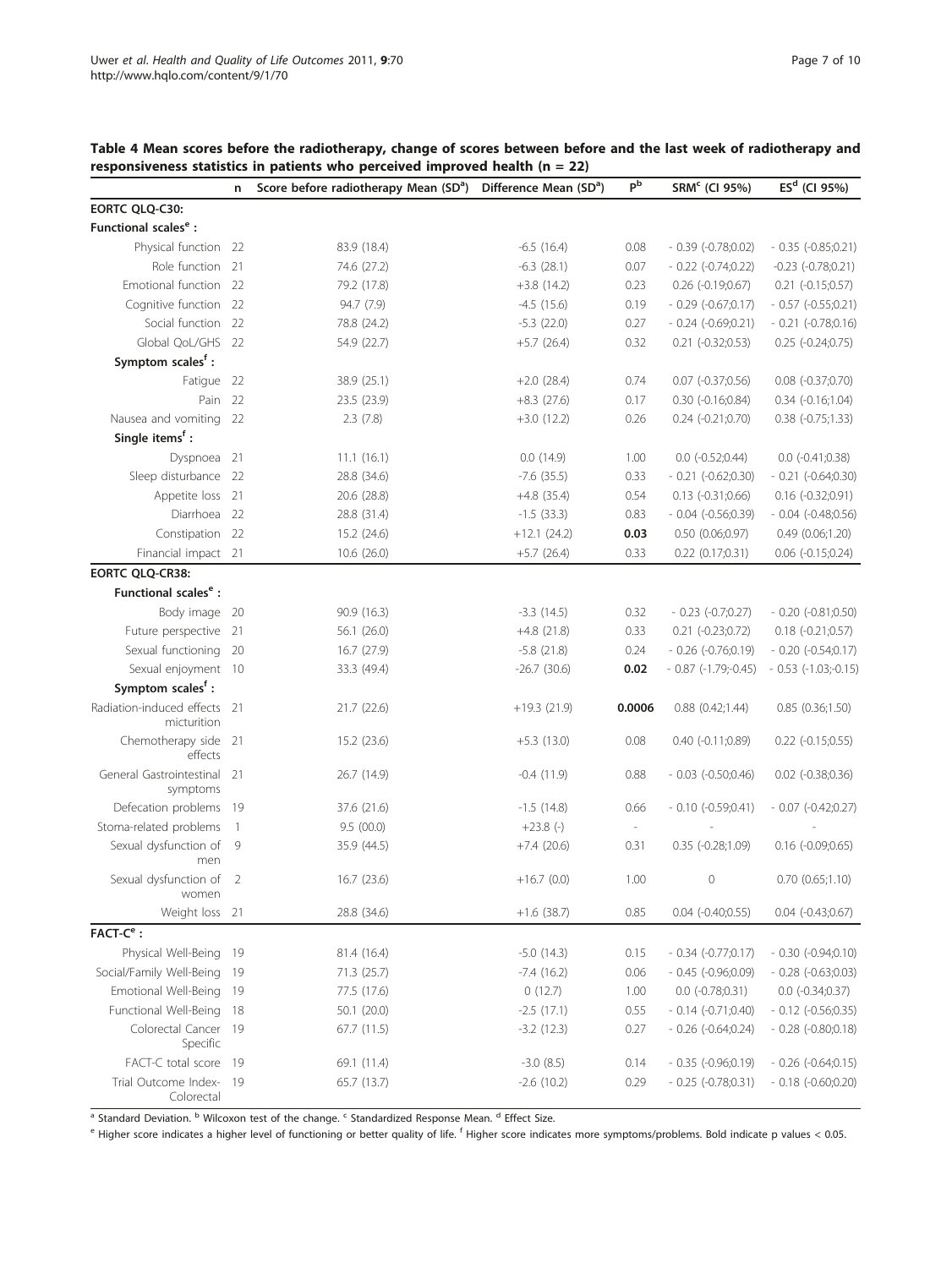QLQ-CR38 are related to sexuality and many answers to questions on this topic were missing. These conclusions are similar whatever the indicator of responsiveness used: Standardized Response Mean and Effect Size, all results going in the same direction.

Sensitivity of these questionnaires to detect change compared to the patient's assessment significantly differs according to the type of treatment (chemotherapy or radiotherapy). The best correlation between QoL assessment by self-rating questionnaires and the patient's overall assessment of his/her change in state of health is observed in patients receiving chemotherapy but only with the QLQ-C30. Indeed, measurements of functional scales and global QoL scores of the QLQ-C30 questionnaire are the most sensitive except for social function scale.

Our results suggest a lack of sensitivity of these QoL questionnaires compared to the patient's overall assessment of his/her change in state of health. These results of responsiveness in patients receiving chemotherapy are confirmed by the evolution of the QoL scores between the first and the fourth course of chemotherapy. Indeed, a clinical relevant variation was observed for all functional scales by the QLQ-C30, with mean difference superior to 10 points in ten scales and superior to 5 points for all scales.

These results can be explained by items on chemotherapy side-effects such as fatigue. No significant score's variations appeared with the FACT-C questionnaire which could be because this scale summates individual items that may not be changing in the same direction. Only the Functional Well-Being subscale reflects a good ability to detect an effect of chemotherapy on change of health status in patients.

That is likely to explain that this questionnaire is less responsive than the EORTC QLQ-C30.

It should be noted that, as SRM is unrelated to sample size and unit of measure, it lends itself to comparison between different measures which have been tested on samples of different sizes.

Interpretation of the results of the course of QoL scores and their responsiveness for patients receiving chemotherapy was performed independently of the chemotherapy regimen and of the disease status.

The EORTC QLQ-C30 detect QoL impairments in dimensions that are not specifically related to the primary cancer [[26](#page-9-0)] and to the specific treatment. Consequently, for patients treated by radiotherapy with specific consequences, the indicators of responsiveness of the EORTC QLQ-C30 are interpreted as poor for the most part of functional or symptom scales and single items. The specific consequences of rectal radiotherapy are more accurately detected by adapted disease-specific subscales. The CCR Specific, the TOI Colorectal subscales and the FACT-C total score have been shown to be more responsive than the four general domains in this study such as previously shown by Ward et al [\[7](#page-8-0)]. Yost et al [\[27\]](#page-9-0) identified the minimal important difference (MID): 1-2 points for the CCR specific, 4-6 points for the TOI colorectal and 5-8 points for the FACT-C, original 0-28, 0-84 and 0-136 scale respectively.

However, we did not observe these results for these 3 subscales in patients ongoing radiotherapy.

The FACT-G questionnaire seems particularly useful as it provides a global score making it easier to use in the context of therapeutic trials [\[15\]](#page-9-0). It includes only four questions on symptoms and it emphasises rather satisfaction with daily life. It may investigate psychological, social and familial well-being more thoroughly than the EORTC QLQ-C30. The colorectal module (FACT-C) is simple and comprises only nine questions. However, in this study, assessment of QoL by FACT-C questionnaire and its responsiveness are not conclusive. This result suggests the non-relevance of CCR Specific subscale of the FACT-C.

These 3 questionnaires referred to QoL issues are structured differently. Indeed, the QLQ-CR38 contains more symptoms items. The FACT-C questionnaire investigates more functional domains like QLQ-C30. The two specific questionnaires (QLQ-CR38 and FACT-C) have been developed for measuring the same disease so they might be comparable. Nevertheless, only few items are similar (for example: questions about body image and stoma).

Recently an updated version of the QLQ-CR38, the QLQ-CR29, has been developed [\[28](#page-9-0),[29](#page-9-0)]. It has revised scales about sexual functioning and gastrointestinal function to improve participation and compliance. Indeed, the sexual domain is limited to 2 items and this questionnaire separates items for patients with and without stoma.

A limitation of this study is that the responsiveness analysis relied only on patients who perceived their health as improved. We did not analyse the responsiveness in patients with a decline in health due to the low number of patients. The response-shift phenomenon can be a possible explanation for the large percentage of patients who reported an improvement in their health status, while only a small percentage of participants reported a decline in health status. Response-shift can be considered the result of an adaptive response to a changed health status, and as such is viewed as a positive phenomenon. Several studies showed that it is plausible that a change in health perception is not primarily introduced by an intervention (e.g. chemotherapy), but by coping with the disease itself [\[30,31\]](#page-9-0).

Another limitation is that the questionnaire scales are differently constructed, therefore, it was difficult to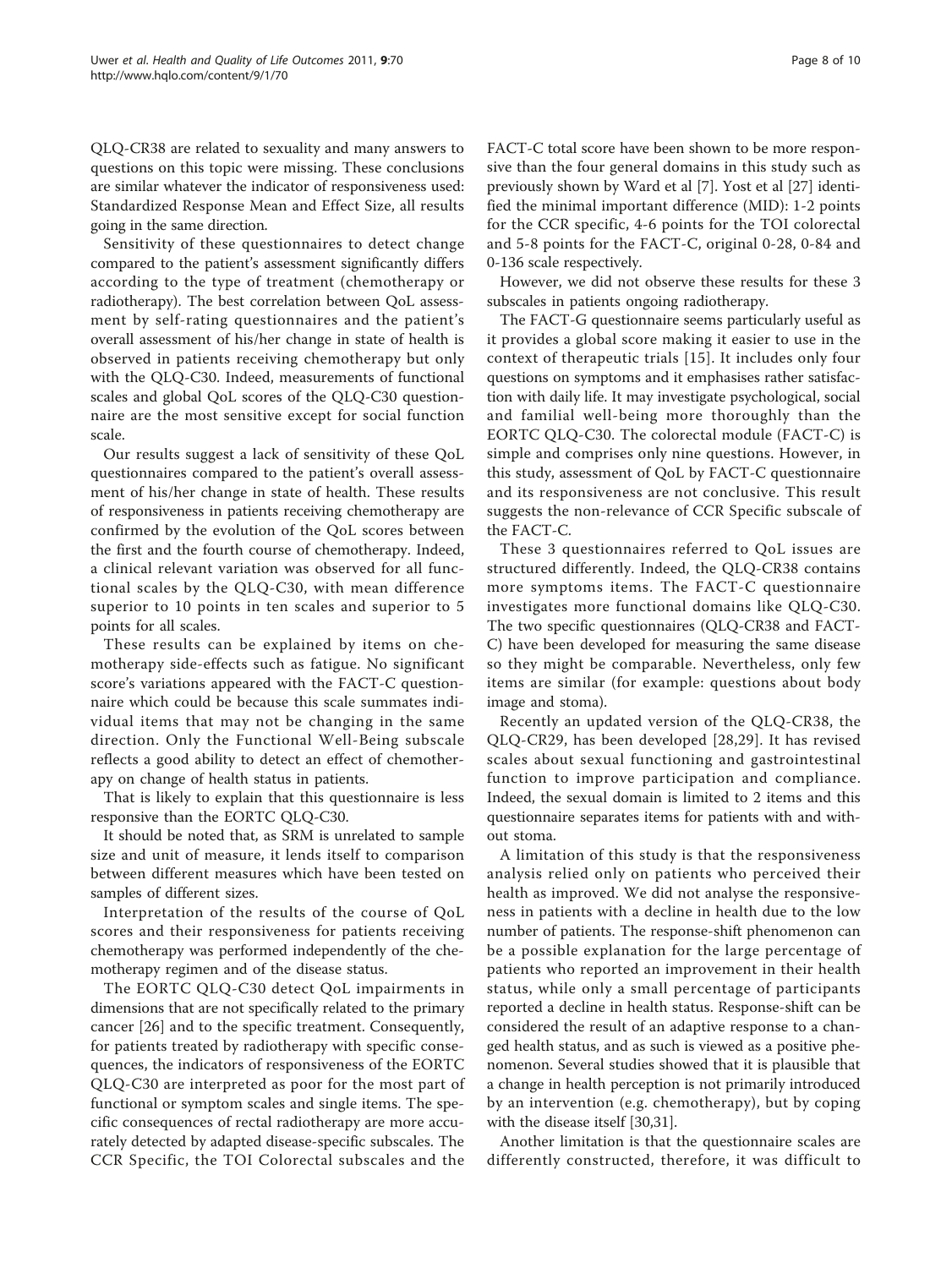<span id="page-8-0"></span>compare directly the responsiveness of these questionnaires. Indeed, while some QoL measures include single symptoms items, others include summated scales. For example "diarrhea" is measured by a single item in QLQ-C30 questionnaire. However, diarrhea is part of the "colorectal cancer specific" concerns in FACT-C. Nausea and pain are separate two-item symptom scales in QLQ-C30, while they are both included in the "physical well- being" scale of FACT-C.

We studied the responsiveness during treatment but long-term complications have not been examined. It could be considered a limitation of this study. A strength of the present study is, however, that it was performed in various clinical situations for CRC patients.

# Conclusion

Implications for practice: The present results showed that the responsiveness of QoL questionnaires, an essential property, is different according to the type of treatment. We hypothesized that disease-specific scales tend to be more responsive than generic health status measures. Unfortunately, our results were not conclusive. We observed that EORTC QLQ-C30 functional subscales may be responsive to improvement in overall health state in patients undergoing chemotherapy and we confirm that QLQ-CR38 needs improvement. An updated version of the QLQ-CR38, the QLQ-CR29 is now available [[28,29](#page-9-0)]. Generic instruments provide a broader context in which to interpret the information about change in QoL.

This study on responsiveness of the questionnaires provides arguments for the choice of generic to assess QoL in patients with CRC.

Implications for future research: Further investigation of the responsiveness to change of the EORTC CR29 module is warranted.

#### Abbreviations

CRC: ColoRectal Cancer; EORTC: European Organization for Research and Treatment of Cancer; ES: Effect Size; FACT-C: Functional Assessment of Cancer Therapy-Colorectal; FACT-G: Functional Assessment of Cancer Therapy-General; GHS: Global Health Status; QLQ-CR38: Quality-of-Life ColoRectal module; QoL: Quality of Life; RE: Relative Efficiency; SRM: Standardized Response Mean; TOI-C: Trial Outcome Index of FACT-C.

#### Acknowledgements

We gratefully acknowledge C. Carnin, P. Bataillard, E. Petit and E Lesieu for assistance with patient interviews, Thomas Roederer at the center of clinical epidemiology, INSERM CIE 6 University hospital Nancy for statistical assistance. We thank the physicians G. Créhange, P. Maingon, G. Truc, J. Fraisse, J. Cuisenier, B. Chauffert, E. Désandes and J.M. Tortuyaux who helped to recruit patients. We also thank Sonya Eremenco, Evanston, Illinois, for permission to use the FACT-C, and the EORTC QoL Unit, Brussels, for permission to use the EORTC QLQ-C30 and QLQ-CR38 questionnaires. This study was supported by grants from the French Ministry of Health Clinical Research Hospital Program (PHRC 2004) and the cancéropole Grand-Est.

#### Author details

<sup>1</sup>Centre Alexis Vautrin, Department of Medical Oncology, Nancy, France. <sup>2</sup>Nancy-University, Paul Verlaine Metz University, Paris Descartes University,

EA 4360 Apemac, Nancy, France. <sup>3</sup>INSERM, CIC-EC CIE6, Nancy, France.<br><sup>4</sup>Ouality of Life in oncology platform, Canceropole Grand-Est, Nancy, B <sup>4</sup>Quality of Life in oncology platform, Canceropole Grand-Est, Nancy, France. 5 University hospital Jean Minjoz, Department of Radiation Oncology, Besançon, France. <sup>6</sup>Medical and Pharmaceutical University, Department of Biostatistics, Besançon, France. <sup>7</sup>Centre Alexis Vautrin, Department of Radiation Oncology, Nancy, France. <sup>8</sup>Clinique Saint-Vincent, Medical Oncology, Besançon, France. <sup>9</sup>Centre Alexis Vautrin, Department of Surgery, Nancy, France.

#### Authors' contributions

Conception and design: FG, TC, MM Provision of study materials or patients: LU, JM, MCK, MM, LT, IL, PM, PR, TC Collection and assembly of data: LU, CR, IL Data analysis and interpretation: LU, CR, FG, TC Manuscript writing: LU, CR, TC, FG Final approval of manuscript: All authors contributed to the manuscript and have read and approved its final version.

#### Competing interests

The authors declare that they have no competing interests.

Received: 11 April 2011 Accepted: 22 August 2011 Published: 22 August 2011

#### References

- 1. Guyatt GH, Ferrans CE, Halyard MY, Revicki DA, Symonds TL, Varricchio CG, Kotzeva A, Valderas JM, Alonso J: [Exploration of the value of health](http://www.ncbi.nlm.nih.gov/pubmed/17908529?dopt=Abstract)[related quality-of-life information from clinical research and into clinical](http://www.ncbi.nlm.nih.gov/pubmed/17908529?dopt=Abstract) [practice.](http://www.ncbi.nlm.nih.gov/pubmed/17908529?dopt=Abstract) Mayo Clin Proc 2007, 82:1229-1239.
- 2. Garratt A, Schmidt L, Mackintosh A, Fitzpatrick R: [Quality of life](http://www.ncbi.nlm.nih.gov/pubmed/12065262?dopt=Abstract) [measurement: bibliographic study of patient assessed health outcome](http://www.ncbi.nlm.nih.gov/pubmed/12065262?dopt=Abstract) [measures.](http://www.ncbi.nlm.nih.gov/pubmed/12065262?dopt=Abstract) BMJ 2002, 324:1417.
- 3. Aaronson NK, Ahmedzai S, Bergman B, Bullinger M, Cull A, Duez NJ, Filiberti A, Flechtner H, Fleishman SB, de Haes JC: [The European](http://www.ncbi.nlm.nih.gov/pubmed/8433390?dopt=Abstract) [Organization for Research and Treatment of Cancer QLQ-C30: a quality](http://www.ncbi.nlm.nih.gov/pubmed/8433390?dopt=Abstract)[of-life instrument for use in international clinical trials in oncology.](http://www.ncbi.nlm.nih.gov/pubmed/8433390?dopt=Abstract) J Natl Cancer Inst 1993, 85:365-376.
- 4. Osoba D, Zee B, Pater J, Warr D, Kaizer L, Latreille J: [Psychometric](http://www.ncbi.nlm.nih.gov/pubmed/7841968?dopt=Abstract) [properties and responsiveness of the EORTC quality of Life](http://www.ncbi.nlm.nih.gov/pubmed/7841968?dopt=Abstract) [Questionnaire \(QLQ-C30\) in patients with breast, ovarian and lung](http://www.ncbi.nlm.nih.gov/pubmed/7841968?dopt=Abstract) [cancer.](http://www.ncbi.nlm.nih.gov/pubmed/7841968?dopt=Abstract) Qual Life Res 1994, 3:353-364.
- 5. Sprangers MA, te Velde A, Aaronson NK: [The construction and testing of](http://www.ncbi.nlm.nih.gov/pubmed/10448266?dopt=Abstract) [the EORTC colorectal cancer-specific quality of life questionnaire module](http://www.ncbi.nlm.nih.gov/pubmed/10448266?dopt=Abstract) [\(QLQ-CR38\). European Organization for Research and Treatment of](http://www.ncbi.nlm.nih.gov/pubmed/10448266?dopt=Abstract) [Cancer Study Group on Quality of Life.](http://www.ncbi.nlm.nih.gov/pubmed/10448266?dopt=Abstract) Eur J Cancer 1999, 35:238-247.
- 6. Cella DF, Tulsky DS, Gray G, Sarafian B, Linn E, Bonomi A, Silberman M, Yellen SB, Winicour P, Brannon J: [The Functional Assessment of Cancer](http://www.ncbi.nlm.nih.gov/pubmed/8445433?dopt=Abstract) [Therapy scale: development and validation of the general measure.](http://www.ncbi.nlm.nih.gov/pubmed/8445433?dopt=Abstract) J Clin Oncol 1993, 11:570-579.
- Ward WL, Hahn EA, Mo F, Hernandez L, Tulsky DS, Cella D: [Reliability and](http://www.ncbi.nlm.nih.gov/pubmed/10472150?dopt=Abstract) [validity of the Functional Assessment of Cancer Therapy-Colorectal](http://www.ncbi.nlm.nih.gov/pubmed/10472150?dopt=Abstract) [\(FACT-C\) quality of life instrument.](http://www.ncbi.nlm.nih.gov/pubmed/10472150?dopt=Abstract) Qual Life Res 1999, 8:181-195.
- 8. Conroy T, Mercier M, Bonneterre J, Luporsi E, Lefebvre JL, Lapeyre M, Puyraveau M, Schraub S: [French version of FACT-G: validation and](http://www.ncbi.nlm.nih.gov/pubmed/15454249?dopt=Abstract) [comparison with other cancer-specific instruments.](http://www.ncbi.nlm.nih.gov/pubmed/15454249?dopt=Abstract) Eur J Cancer 2004, 40:2243-2252.
- 9. Guyatt GH, Feeny DH, Patrick DL: Measuring health-related quality of life. Ann Intern Med 1993, 118:130-136.
- 10. Hawley DJ, Wolfe F: [Sensitivity to change of the health assessment](http://www.ncbi.nlm.nih.gov/pubmed/1457487?dopt=Abstract) [questionnaire \(HAQ\) and other clinical and health status measures in](http://www.ncbi.nlm.nih.gov/pubmed/1457487?dopt=Abstract) [rheumatoid arthritis: results of short-term clinical trials and](http://www.ncbi.nlm.nih.gov/pubmed/1457487?dopt=Abstract) [observational studies versus long-term observational studies.](http://www.ncbi.nlm.nih.gov/pubmed/1457487?dopt=Abstract) Arthritis Care Res 1992, 5:130-136.
- 11. Katz JN, Larson MG, Phillips CB, Fossel AH, Liang MH: [Comparative](http://www.ncbi.nlm.nih.gov/pubmed/1405797?dopt=Abstract) [measurement sensitivity of short and longer health status instruments.](http://www.ncbi.nlm.nih.gov/pubmed/1405797?dopt=Abstract) Med Care 1992, 30:917-925.
- 12. Kazis LE, Anderson JJ, Meenan RF: [Effect sizes for interpreting changes in](http://www.ncbi.nlm.nih.gov/pubmed/2646488?dopt=Abstract) [health status.](http://www.ncbi.nlm.nih.gov/pubmed/2646488?dopt=Abstract) Med Care 1989, 27:S178-189.
- 13. Guyatt G, Walter S, Norman G: [Measuring change over time: assessing](http://www.ncbi.nlm.nih.gov/pubmed/3818871?dopt=Abstract) [the usefulness of evaluative instruments.](http://www.ncbi.nlm.nih.gov/pubmed/3818871?dopt=Abstract) J Chronic Dis 1987, 40:171-178.